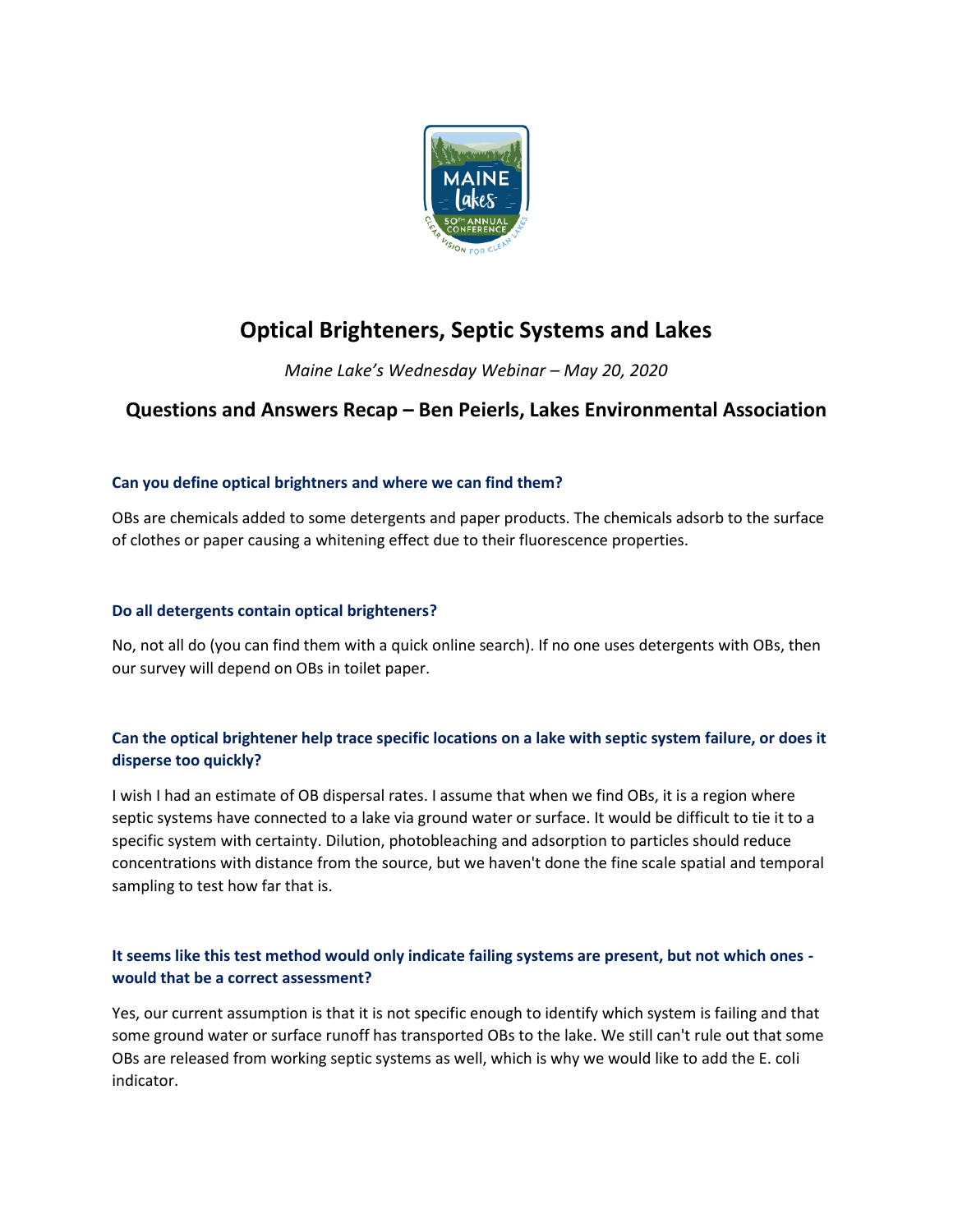### **Could this technique be used to check on specific systems?**

I think it would be difficult to check specific system with the technique unless there was direct connection between the septic and lake and there was a good input of material with OB. Single systems are usually tested with by adding larger quantities of fluorescent dye to the waste stream (permission needed).

## **Do you believe this would detect a failing septic system if there was no washing machine, just the brighteners from TP?**

I don't know for sure, but I think it is possible since TP breaks down very quickly in water and would release the OBs. I have seen a reference that says some handwashing and dishwashing detergents also contain OBs, so those might add to the signal.

### **If you identify a failed septic system what can be done about it?**

That can be a touchy subject. For now, we don't believe we can identify specific systems, so all we have done is alerted municipal officials to the possibility of problems and left it in their hands. If a failed system is identified, it needs to be repaired or replaced, which can be an expensive undertaking.

### **What type of public outreach are you doing around these results?**

We have written articles for our newsletters and web page, shared the results with the volunteers, and sent reports to municipal officials in the surveyed areas (and talks like this webinar.)

### **Is 5 ppm the Limit of Detection (LOD)?**

The measurement technique was not designed to determine an LOD, just presence or absence. In the graph I showed, the lowest concentration of OB (0.5 ppm) was above the threshold of detection. I can see how that might be considered the LOD, but I did continue testing smaller concentrations to the point of no detection. Also, that result was specific only for Moose Pond organic matter content. If I had used another lake with more colored organic matter, the results would be different.

# **Is anything known about the rate at which OBs disperse throughout a lake, compared to the rate at which E. Coli and other contaminants disperse? Does OB have the potential to identify the locations in a lake that are possible origins of OB coming through septic systems?**

I have not seen data on OB dispersion in lakes, though it has been shown to be persistent in ground water. Once it enters the lake, dilution, photobleaching and adsorption to particles will reduce our ability to detect it. E. coli probably disperses similarly, though maybe with the particle adsorption. Yes,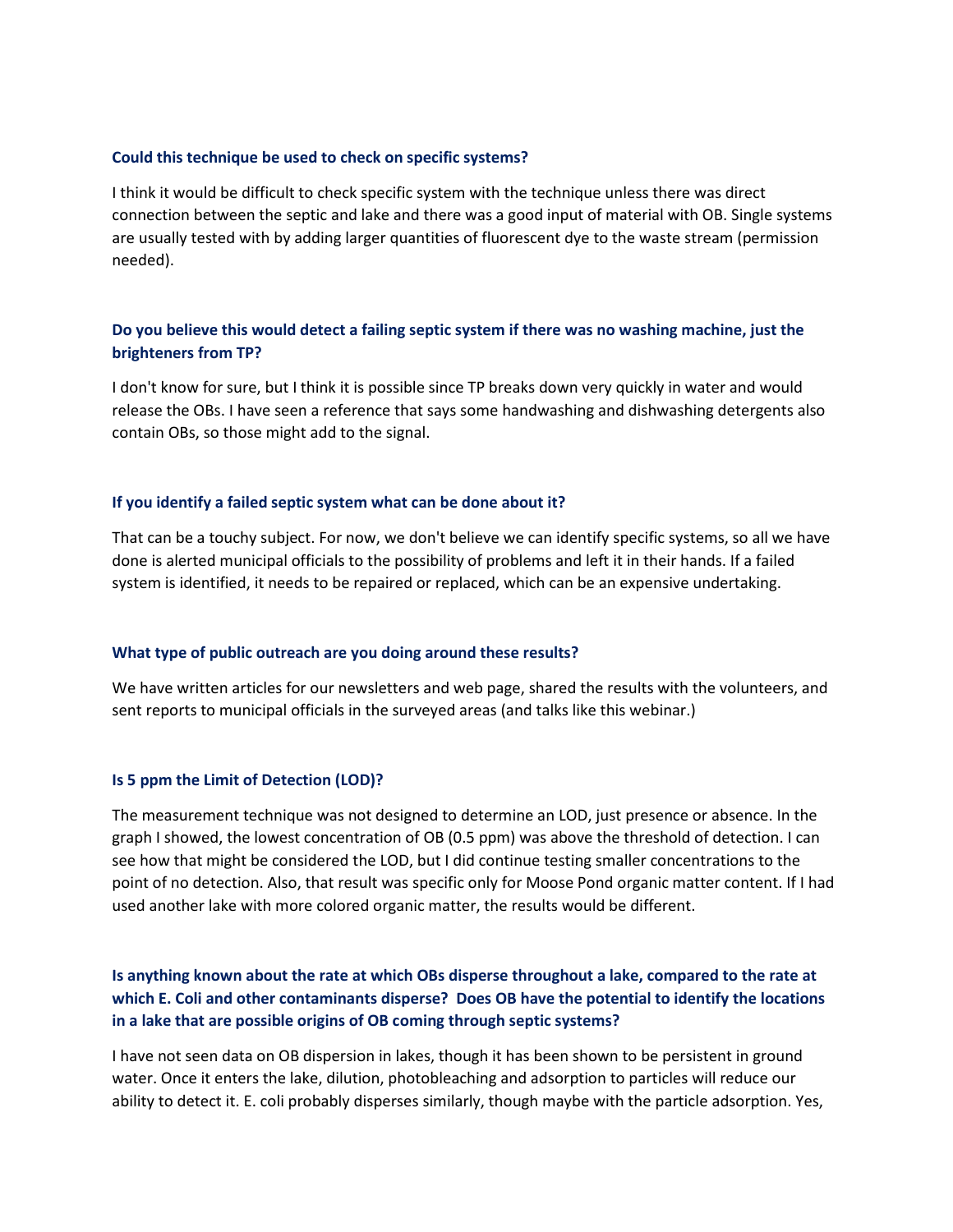the idea is that locations in the nearshore lake zone where we collect samples positive for OB are places where septic system effluent containing OB (and maybe bacteria and nutrients) is transported by ground water or surface runoff.

#### **Do you have specific lakes in mind to test?**

Our focus has been on the more populated (meaning more septic systems) lakes in LEA's service area (seven towns around and including Bridgton). Lakes that have few septic systems in the shoreland zone would not likely yield positive results.

#### **What is the number of times in a year should a lake be tested?**

There is no recommended testing frequency for this technique. We tested twice and picked high-use times of the year, but that was not enough to give us a good idea of temporal variation. We hope to sample more frequently in the future t0 learn more.

### **For bacteria sample collection on other projects, would using whirlpack bags on the end of a sampling pole be useful?**

Yes, that is a good (sterile) technique and one could use the sample for both E. coli and OB measurements.

#### **Is there training required to gather samples?**

We did a very short training session with our volunteers – the current sampling method is very simple.

# **For the lake water samples, did you just collect surface grab samples? Or did you concentrate the samples in some way?**

I should have been more specific – I had the volunteers collect water samples in shallow waters and as close to the bottom as possible without collecting sediment. The protocol was to submerge a closed centrifuge tube and then open and cap the tube underwater. The samples were not concentrated.

#### **Are "perk tests" how we determine soil type that is good for septic?**

Yes, I believe engineers or contractors use percolation tests to identify the suitability of local soils for septic systems, or how to modify systems to account for any percolation deficiencies.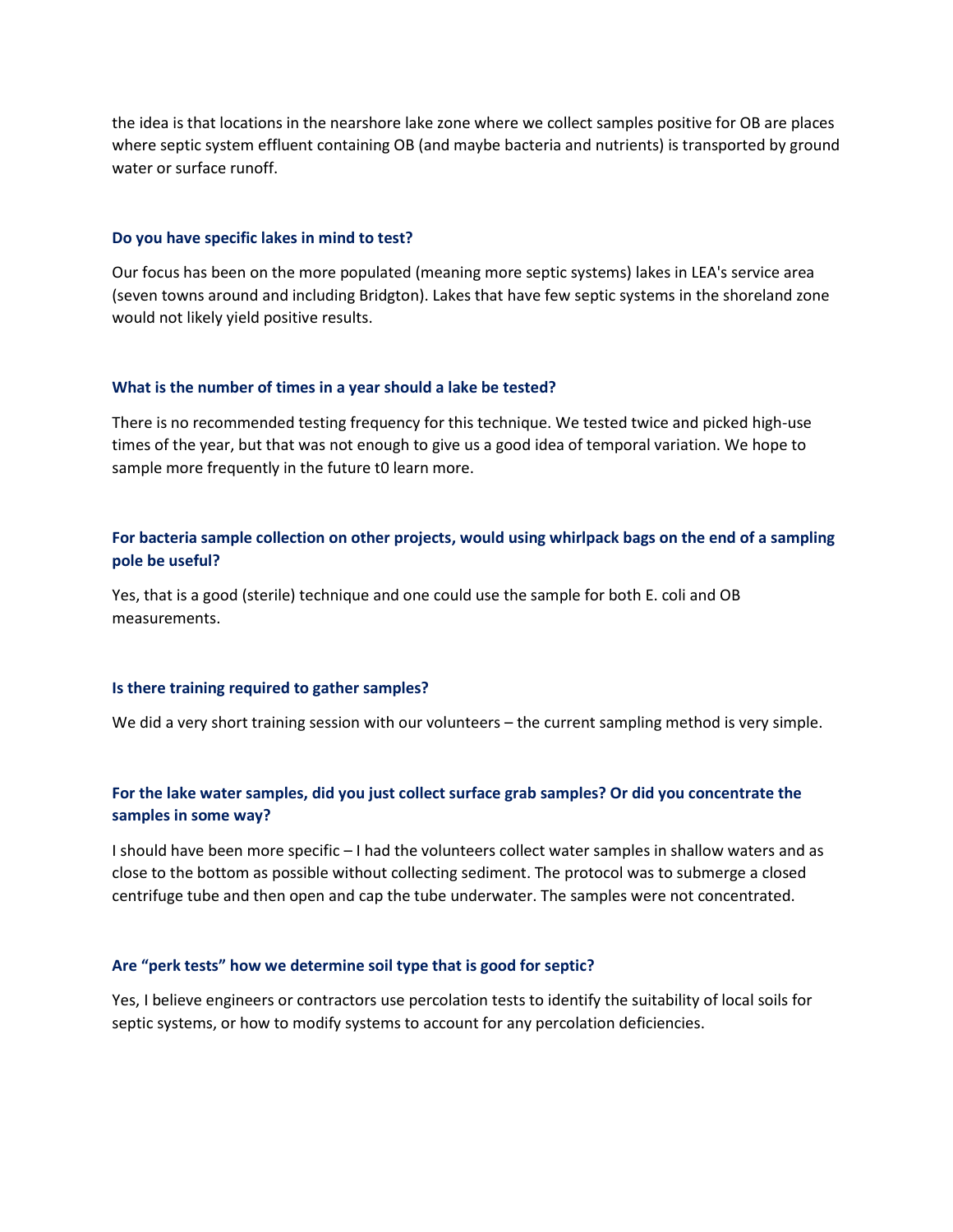## **How can we translate this information into conversations with lakefront homeowners so they feel empowered?**

Since the method is not definitive without the addition of E. coli measurements, our results are still preliminary. However, I think the message is that septic systems do connect to lakes (eventually) and that to help maintain good water quality it is imperative for systems to function properly (and be regularly checked and cleaned).

### **When might this technique be available to the average Lake Association?**

I suppose it is available now with the cost of a fluorometer (\$2K-3K) and UV light (and time). It might not be ready for "prime time" quite yet until we can make sure what OB presence means.

### **How can a lake go about getting into the testing program?**

This project was specific to LEA and our local community and lakes, so it is not a general program at this point. Also, there are still uncertainties that need to be addressed. Until then, and when we have the resources, we might consider expanding our capacity to other lakes.

### **Would frozen lake samples be suitable for measuring OB?**

I have not tested whether freezing affects the OB signal (something I should do) and I do not know for sure, but I can't think of a reason why the test couldn't be done on frozen samples (after thawing, of course).

# **Are we saying the motivation to add OBs by the manufacturers was to make things brighter, and it turns out to have a secondary benefit of our being able to see it in our lakes? Are OBs an unexpected and unplanned plus for us?**

Yes, the benefit is that it (might) help us trace problematic septic systems and the resulting dangers to water quality.

### **What was the cost of this research? Is there still grant funding available?**

The grant has ended and we do not have funding for this project moving forward. We already had a fluorometer, so costs were mostly for plastic containers and time. Fluorometers can cost several thousand dollars or more.